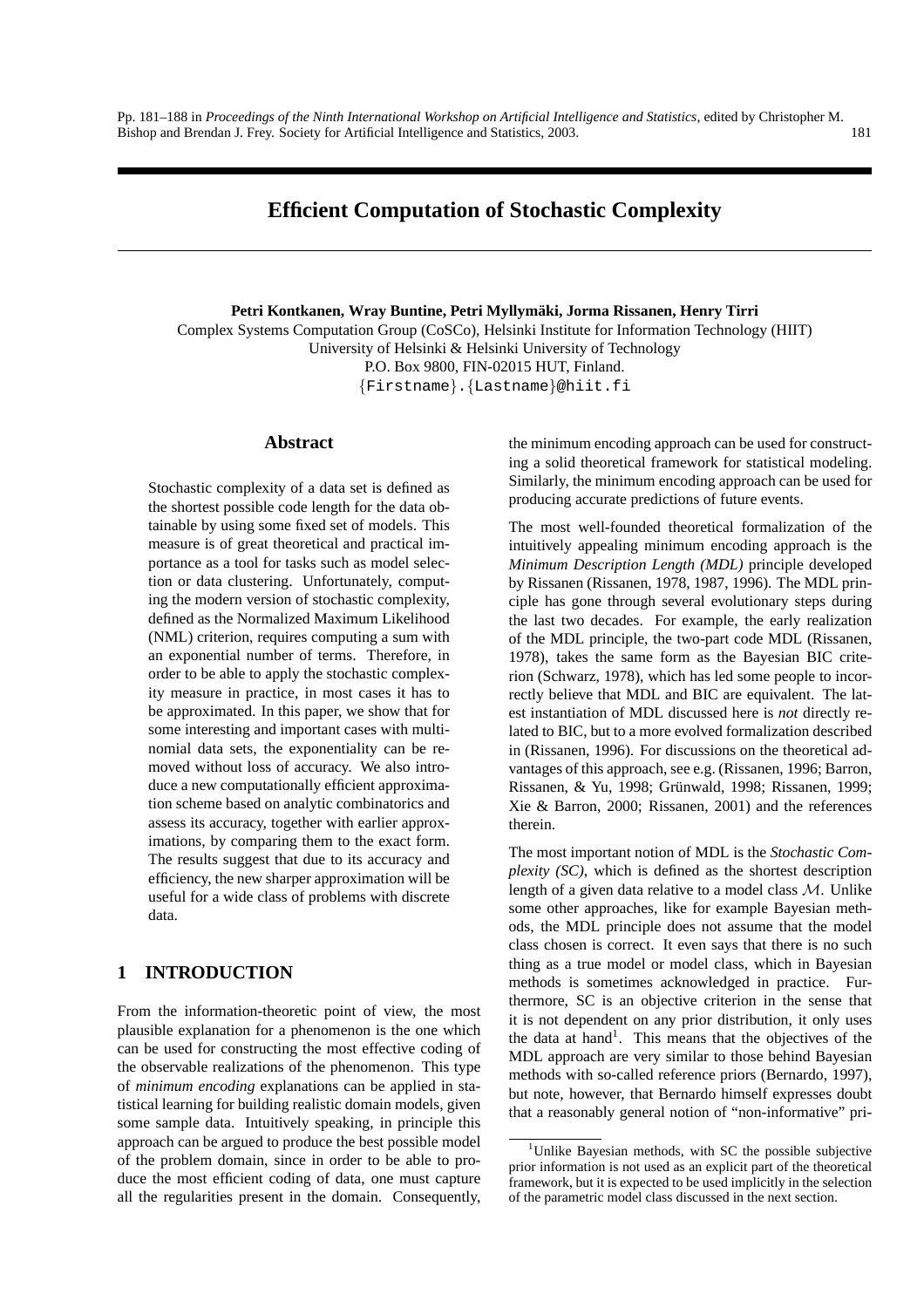ors exists in Bayesian statistics in the multivariate framework (Bernardo, 1997).

It has been shown (see (Clarke & Barron, 1990; Grünwald, 1998)) that the stochastic complexity criterion is asymptotically equivalent to the asymptote of the Bayesian marginal likelihood method with the Jeffreys prior under certain conditions, when the Jeffreys prior also becomes equivalent to the so-called reference priors (Bernardo & Smith, 1994). Nevertheless, with discrete data this equivalence does not hold near the boundary of the parameter space in many models (Chickering & Heckerman, 1997; Xie & Barron, 2000), and in applications such as document or natural language modelling some parameters are expected to lie at the boundary. The implicit use of the Laplace approximation in the Bayesian derivations severely strains the approximation or completely anulls it on the boundaries, as discussed in (Bernardo & Smith, 1994; Bleistein & Handelsman, 1975). Consequently, it can be said that the stochastic complexity approach aims to achieve the goal of objectivity in a way not demonstrated in the Bayesian approach due to technical difficulties.

All this makes the MDL principle theoretically very appealing. However, the applications of the modern, so called Normalized Maximum Likelihood (NML) version of MDL, at least with multinomial data, have been quite rare. This is due to the fact that the definition of SC involves a sum (or integral) over all the possible data matrices of certain length, which are obviously exponential in number. Some applications have been presented for discrete regression (Tabus, Rissanen, & Astola, 2002), linear regression (Barron et al., 1998; Dom, 1996), density estimation (Barron et al., 1998) and segmentation of binary strings (Dom, 1995). In this paper, we will present methods for removing the exponentiality of SC in several important cases involving multinomial (discrete) data. Even these methods are, however, in some cases computationally demanding. Therefore we also present three computationally efficient approximations to SC and instantiate them for the cases mentioned. The approach is similar to our previous work in (Kontkanen, Myllymäki, Silander, & Tirri, 1999), but it was based on an earlier definition of MDL, not on the modern version adopted here. The ability to compute the exact SC gives us a unique opportunity to see how accurate the approximations are. This is important as we firmly believe that the results extend to more complex cases where exact SC is not available.

In Section 2 we first review the MDL principle and discuss how to compute it for a single multinomial variable and a certain multi-dimensional model class. The techniques used in this section are completely new. Section 3 presents the three SC approximations for multinomial data. In Section 4 we study the accuracy of these approximations by comparing them to the exact stochastic complexity. Finally, Section 5 gives the concluding remarks and presents some ideas for future work.

# **2 STOCHASTIC COMPLEXITY FOR MULTINOMIAL DATA**

#### **2.1 INTRODUCTION TO MDL**

Let us consider a data set (or matrix)  $\mathbf{x}^N = (\mathbf{x}_1, \dots, \mathbf{x}_N)$ of N outcomes (vectors), where each outcome  $x_i$  is an element of the set  $X$ . The set  $X$  consists of all the vectors of the form  $(a_1, \ldots, a_m)$ , where each variable (or attribute)  $a_i$ takes on values  $v \in \{1, \ldots, n_i\}$ . Furthermore, we assume that our data is multinomially distributed.

We now consider the case with a parametric family of *probabilistic candidate models* (or codes)  $\mathcal{M} = \{f(\mathbf{x}|\theta) | \theta \in$ Γ}, where Γ is an open bounded region of  $\mathbf{R}^k$  and k is a positive integer. The basic principle behind *Minimum Description Length (MDL)* modeling is to find a code that minimizes the code length over all data sequences which can be well modeled by  $M$ . Here a data sequence being "well-modeled by  $\mathcal{M}$ " means that there is a model  $\theta$  in  $\mathcal{M}$ which gives a good fit to the data. In other words, if we let  $\hat{\theta}(\mathbf{x}^N)$  denote the maximum likelihood estimator (MLE) of the data  $x^N$ , then  $x^N$  is well modeled by M means that  $f(\mathbf{x}^N | \hat{\theta}(\mathbf{x}^N))$  is high. The *stochastic complexity* of a data sequence  $\mathbf{x}^N$ , relative to a family of models M, is the code length of  $x^N$  when it is encoded using the most efficient code obtainable with the help of the family M.

In the above, stochastic complexity was defined only in an implicit manner — as discussed in (Grünwald, Kontkanen, Myllymäki, Silander, & Tirri, 1998), there exist several alternative ways for defining the stochastic complexity measure and the MDL principle explicitly. In (Rissanen, 1996) Rissanen shows how the two-part code MDL presented in (Rissanen, 1978) can be refined to a much more efficient coding scheme. This scheme is based on a notion of *normalized maximum likelihood (NML)*, proposed for finite alphabets in (Shtarkov, 1987). The definition of NML is

$$
P_{NML}(\mathbf{x}^{N} | \mathcal{M}) = \frac{P(\mathbf{x}^{N} | \hat{\theta}(\mathbf{x}^{N}), \mathcal{M})}{\sum_{\mathbf{y}^{N}} P(\mathbf{y}^{N} | \hat{\theta}(\mathbf{y}^{N}), \mathcal{M})}, \quad (1)
$$

where the sum goes over all the possible data matrices of length N. For discussions on the theoretical motivations behind this criterion, see e.g. (Rissanen, 1996; Merhav & Feder, 1998; Barron et al., 1998; Grünwald, 1998; Rissanen, 1999; Xie & Barron, 2000; Rissanen, 2001).

Definition (1) is intuitively very appealing: every data matrix is coded using its own maximum likelihood (i.e. best fit) model, and then a penalty for the complexity of the model class  $M$  is added to normalize the distribution. This penalty, i.e., the denominator of (1), is called the *regret*. Note that usually the regret is defined as a logarithm of the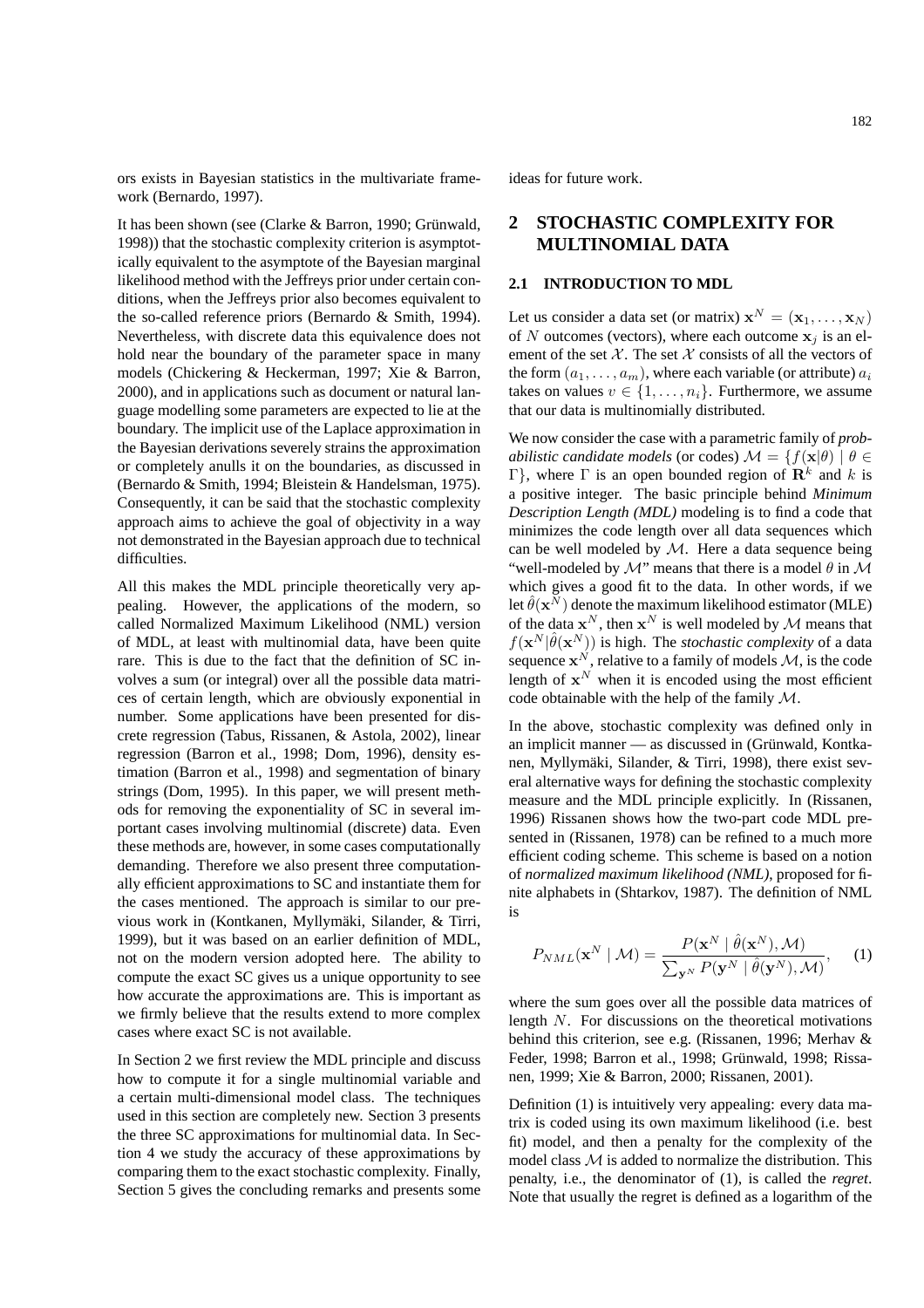denominator. In this paper, however, we mostly use the language of probability theory rather than information theory and thus the definition without the logarithm is more natural.

#### **2.2 COMPUTING THE NML: ONE-DIMENSIONAL CASE**

We now turn to the question of how to compute the NML criterion (1), given a data matrix  $\mathbf{x}^N$  and a model class  $\mathcal{M}_1$ . Let us first consider a case with only one multinomial variable with  $K$  values. The maximum likelihood term is easy and efficient to compute:

$$
P(\mathbf{x}^{N} | \hat{\theta}(\mathbf{x}^{N}), \mathcal{M}_{1}) = \prod_{j=1}^{N} P(\mathbf{x}_{j} | \hat{\theta}(\mathbf{x}^{N}))
$$
  
= 
$$
\prod_{v=1}^{K} \hat{\theta}_{v}^{h_{v}} = \prod_{v=1}^{K} \left(\frac{h_{v}}{N}\right)^{h_{v}}, (2)
$$

where  $\hat{\theta}_v$  is the probability of value v, and  $(h_1, \ldots, h_K)$ are the *sufficient statistics* of  $x^N$ , which in the case of multinomial data are simply the frequencies of the values  $\{1,\ldots,K\}$  in  $\mathbf{x}^N$ .

At first sight it may seem that the time complexity of computing the regret, i.e., the denominator in (1), grows exponentially with the size of the data, since the summing goes over  $K^N$  terms. However, it turns out that for reasonable small values of  $K$  it is possible to compute (1) efficiently. Since the maximum likelihood (2) only depends on the sufficient statistics  $h_v$ , the regret can be written as

$$
R_{K,N}^{1} \stackrel{\text{def.}}{=} \sum_{\mathbf{x}^{N}} P(\mathbf{x}^{N} \mid \hat{\theta}(\mathbf{x}^{N}), \mathcal{M}_{1})
$$

$$
= \sum_{h_{1} + \dots + h_{K} = N} \frac{N!}{h_{1}! \cdots h_{K}!} \prod_{v=1}^{K} \left(\frac{h_{v}}{N}\right)^{h_{v}}, \quad (3)
$$

where in the last formula the summing goes over all the *compositions* of  $N$  into  $K$  parts, i.e., over all the possible ways to choose non-negative integers  $h_1, \ldots, h_K$  so that they sum up to  $N$ . We use the notation  $R^1_{K,N}$  to refer to this subsequently, i.e., the regret for one multinomial variable with  $K$  values and  $N$  data vectors. The time complexity of (3) is  $\mathcal{O}(N^{K-1})$ , which is easy to see. For example, take case  $K = 3$ . The regret can be computed in  $\mathcal{O}(N^2)$ time:

$$
R_{3,N}^{1} = \sum_{h_1=0}^{N} \sum_{h_2=0}^{N-h_1} \frac{N!}{h_1! h_2! (N-h_1-h_2)!}
$$

$$
\cdot \left(\frac{h_1}{N}\right)^{h_1} \left(\frac{h_2}{N}\right)^{h_2} \left(\frac{N-h_1-h_2}{N}\right)^{N-h_1-h_2}.
$$
 (4)

#### **2.3 COMPUTING THE NML : THE RECURSIVE FORMULA**

It turns out that the exact regret for a single multinomial variable can also be computed with a computationally very efficient combinatoric recursive formula. Consider  $R^1_{K,N}$ as before. Using standard combinatorics we get the following recursion:

$$
R_{K,N}^{1} = \sum_{h_1 + h_2 = N} \frac{N!}{h_1! h_2!} \left(\frac{h_1}{N}\right)^{h_1} \left(\frac{h_2}{N}\right)^{h_2} \cdot R_{k1,h1}^{1} R_{k2,h2}^{1}, \quad (5)
$$

 $\overline{ }$ 

where  $k_1 + k_2 = K$ .

This formula allows us to compute the exact NML very efficiently by applying a common doubling trick from combinatorics. Firstly, one computes the tables of  $R^1_{2^m,n}$  for  $m = 1, \ldots, \lfloor \log K \rfloor$  and  $n = 1, \ldots, N$ . Secondly,  $\widehat{R}_{K,N}^1$ can be built up from these tables. For example, take the case  $R_{26,N}^1$ . First calculate  $R_{K,n}^1$  for  $K \in \{2,4,8,16\}$ and  $n = 1, \ldots, N$ . Then apply (5) to calculate the tables of  $R_{10,n}^1$  from  $R_{2,n}^1$  and  $R_{8,n}^1$ . Finally,  $R_{26,N}^1$  can be computed from the tables of  $R_{16,n}^1$  and  $R_{10,n}^1$ . It is now easy to see that the time complexity of computing (5) is  $\mathcal{O}(N^2 \log K)$ .

## **2.4 COMPUTING THE NML : MULTI-DIMENSIONAL CASE**

The one-dimensional case discussed in the previous sections is not adequate for many real-world situations, where data is typically multi-dimensional. Let us assume that we have  $m$  variables. The number of possible data vectors have *m* variables. The number of possible data vectors is  $\prod_{i=1}^{m} n_i$ . It is clear that even the methods presented in the previous sections do not make the NML computation efficient in the multi-dimensional case. We are forced to make some independence assumptions. In this article, we assume the existence of a special variable  $c$  (which can be chosen to be one of the variables in our data matrix or it can be latent), and that given the value of  $c$ , the variables  $(a_1, \ldots, a_m)$  are independent. That is, denoting the model class resulting from this assumption by  $\mathcal{M}_T$ ,

$$
P(c, a_1, \dots, a_m | \theta, \mathcal{M}_T)
$$
  
=  $P(c | \theta, \mathcal{M}_T) \prod_{i=1}^m P(a_i | c, \theta, \mathcal{M}_T).$  (6)

Although simple, this model class has been very successful in practice in mixture modeling (Kontkanen, Myllymaki, & ¨ Tirri, 1996), cluster analysis, case-based reasoning (Kontkanen, Myllymaki, Silander, & Tirri, 1998), Naive Bayes ¨ classification (Grünwald et al., 1998; Kontkanen, Myllymäki, Silander, Tirri, & Grünwald, 2000) and data visualization (Kontkanen, Lahtinen, Myllymäki, Silander, & Tirri, 2000).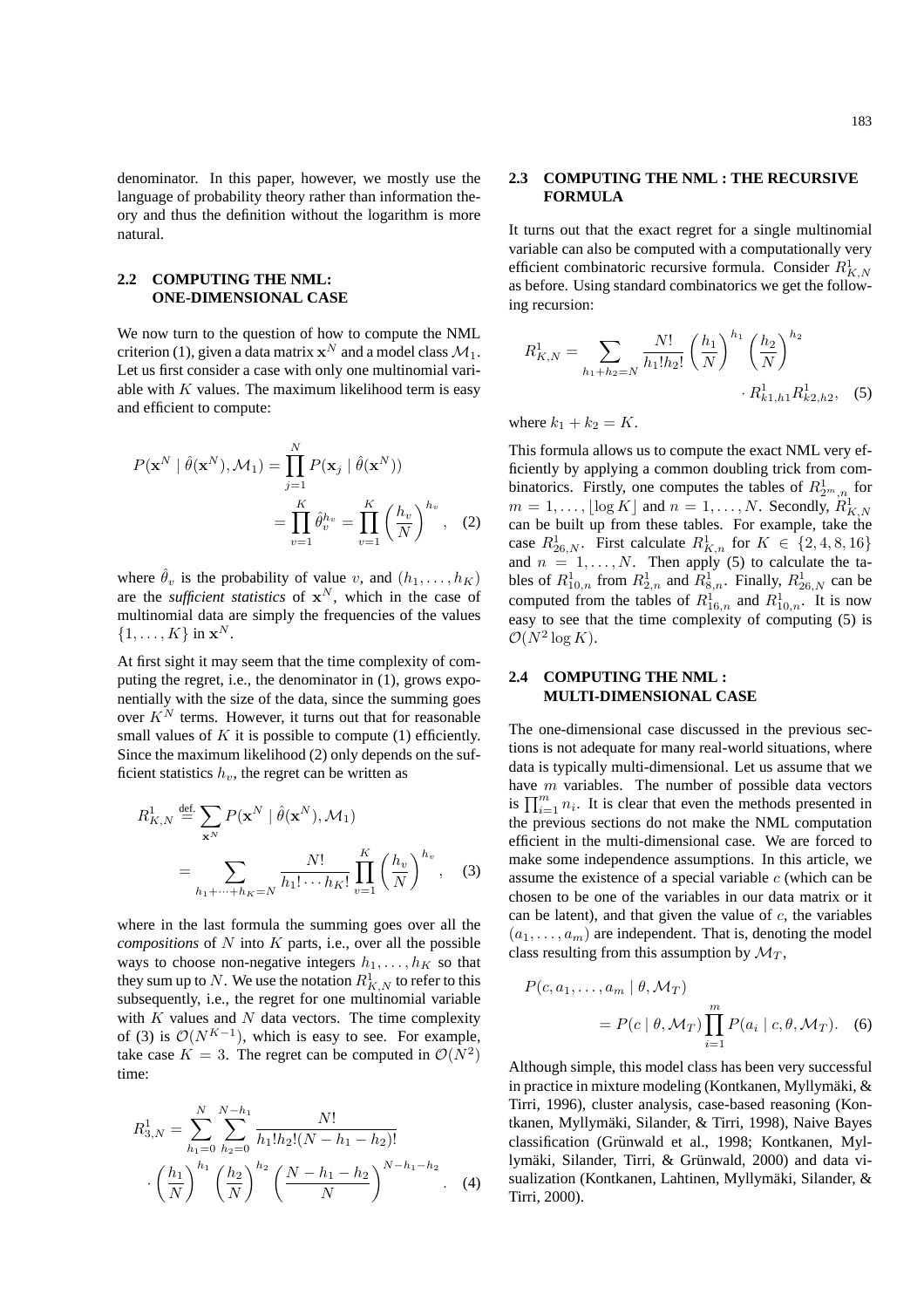We now show how to compute NML for  $\mathcal{M}_T$ . Assuming c has  $K$  values and using (3), Equation (1) becomes

$$
P_{NML}(\mathbf{x}^{N}|\mathcal{M}_{T})
$$
  
= 
$$
\frac{\prod_{k=1}^{K} \left(\frac{h_{k}}{N}\right)^{h_{k}} \prod_{i=1}^{m} \prod_{k=1}^{K} \prod_{v=1}^{n_{i}} \left(\frac{f_{ikv}}{h_{k}}\right)^{f_{ikv}}}{R_{\mathcal{M}_{T}}^{m}}, \quad (7)
$$

where  $h_k$  is the number of times c has value k in  $x^N$ ,  $f_{ikv}$  is the number of times  $a_i$  has value v when  $c = k$ , and  $R_{\mathcal{M}_T}^m$  is the regret:

$$
R_{\mathcal{M}_T}^m = \sum_{h_1 + \dots + h_K = N} \dots \sum_{f_{111} + \dots + f_{11n_1} = h_1} \dots \sum_{f_{1K1} + \dots + f_{1Kn_1} = h_K} \dots \sum_{f_{m11} + \dots + f_{m1n_m} = h_1} \dots \sum_{f_{mK1} + \dots + f_{mKn_m} = h_K} \frac{N!}{h_1! \dots h_K!} \prod_{k=1}^K \left(\frac{h_k}{N}\right)^{h_k} \cdot \prod_{i=1}^m \prod_{k=1}^K \frac{h_k!}{f_{ik1}! \dots f_{ikn_i}!} \prod_{v=1}^{n_i} \left(\frac{f_{ikv}}{h_k}\right)^{f_{ikv}}. \tag{8}
$$

The trick to make (8) more efficient is to note that we can move all the terms under their respective summation signs, and replace the inner term with the one-dimensional case, which gives

$$
R_{\mathcal{M}_T}^m = \sum_{h_1 + \dots + h_K = N} \frac{N!}{h_1! \cdots h_K!} \prod_{k=1}^K \left(\frac{h_k}{N}\right)^{h_k} \cdot \prod_{i=1}^m \prod_{k=1}^K R_{h_k, n_i}^1.
$$
 (9)

This depends only linearly on the number of variables  $m$ making it possible to compute (7) for cases with lots of variables provided that the number of value counts are reasonably small. On the other hand, formula (9) is clearly exponential with respect to K. This makes it infeasible for cases like cluster analysis, where typically  $K$  can be very big.

It turns out that the recursive formula (5) can also be generalized to the multi-dimensional case. There are, however, cases where even this recursive generalization is too inefficient. One important example is stochastic optimization problems, where typically one must evaluate the cost function thousands or even hundreds of thousands of times. It is clear that for these cases efficient approximations are needed. This will be the subject of the next section.

# **3 STOCHASTIC COMPLEXITY APPROXIMATIONS**

In the previous section we discussed how the NML can be computed efficiently for both one- and multi-dimensional cases. However, we usually had to assume that the variables in our domain do not have too many values. Although the recursive formula (5) is only logarithmic with respect to the number of values, it is still quadratically dependent on the number of data vectors. Therefore, it is necessary to develop approximations to the NML. In this section, we are going to present three such approximations, two of which are well-known (BIC, Rissanen's asymptotic expansion) and a new one based on analytic combinatorics. For each approximation, we instantiate them for both the single multinomial case and the multivariate model class  $\mathcal{M}_T$ defined by Equation (6). Furthermore, since we are able to compute the exact NML for these interesting and important cases, it is possible for the first time assess how accurate these approximations really are. This will be the topic of Section 4.

#### **3.1 BAYESIAN INFORMATION CRITERION**

The *Bayesian information criterion (BIC)* (Schwarz, 1978; Kass & Raftery, 1994), also known as the Schwarz criterion, is the simplest of the three approximations. For the single multinomial variable case, we get

$$
-\log P_{BIC}(\mathbf{x}^{N}|\mathcal{M}_1) = -\log P(\mathbf{x}^{N} | \hat{\theta}(\mathbf{x}^{N}))
$$

$$
+ \frac{K-1}{2}\log(N), \quad (10)
$$

where  $K$  is the number of values of the multinomial variable. As the name implies, the BIC has a Bayesian interpretation, but it can also be given a formulation in the MDL setting, as showed in (Rissanen, 1989).

In the multi-dimensional case, we easily get

$$
- \log P_{BIC}(\mathbf{x}^{N}|\mathcal{M}_{T}) = -\log P(\mathbf{x}^{N} | \hat{\theta}(\mathbf{x}^{N}))
$$

$$
+ \frac{(K-1) + K \cdot \sum_{i=1}^{m} (n_{i} - 1)}{2} \cdot \log(N). \quad (11)
$$

As can be seen, the BIC approximation is very quick to compute and also easy to generalize to more complex model classes. However, it is known that BIC typically favors too simple model classes.

#### **3.2 RISSANEN'S ASYMPTOTIC EXPANSION**

As proved in (Rissanen, 1996), for model classes that satisfy certain regularity conditions, an asymptotic expansion can be derived. The most important condition is that the Central Limit Theorem should hold for the maximum likelihood estimators for all the elements in the model class.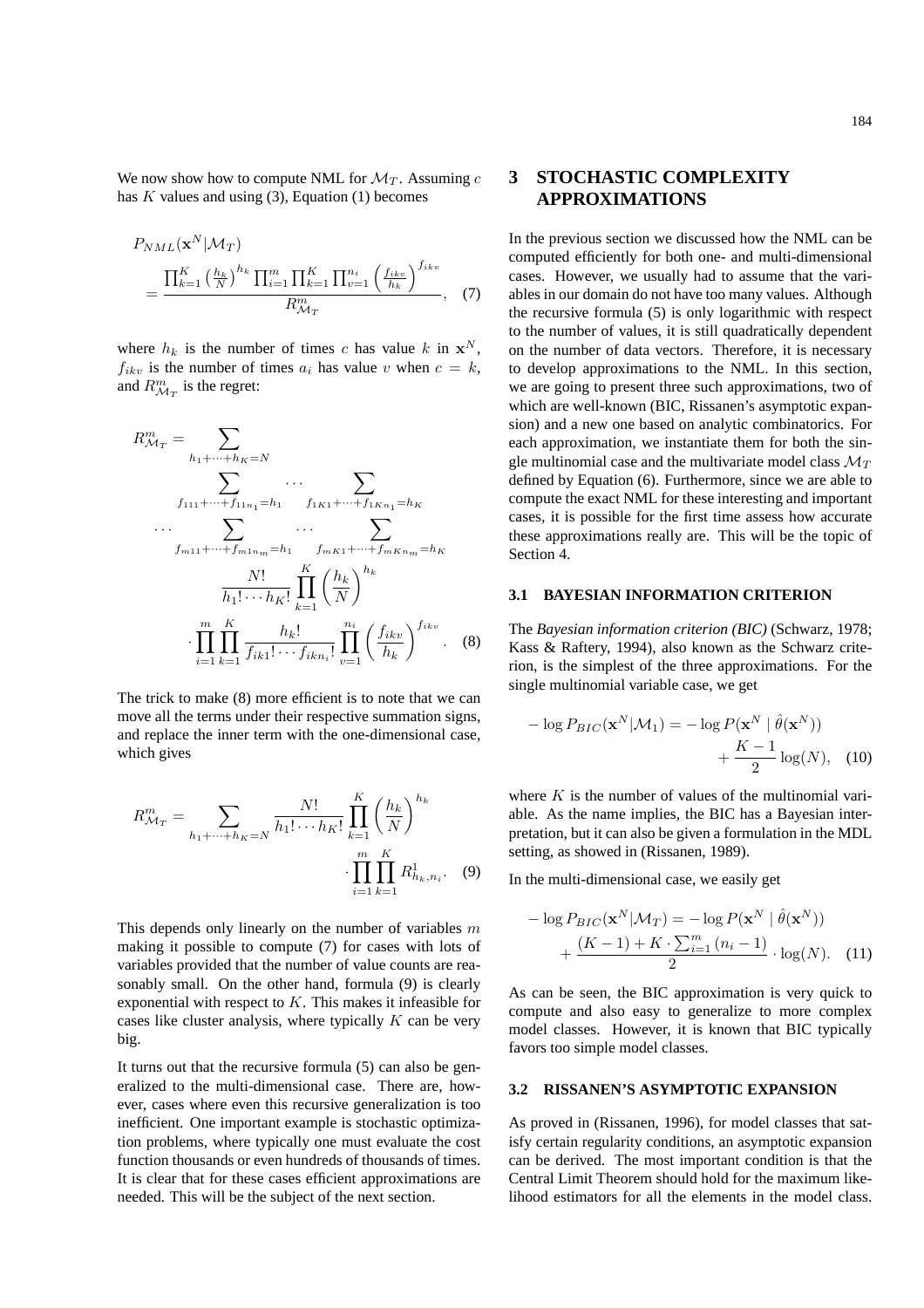The precise regularity conditions can be found in (Rissanen, 1996). The expansion is as follows:

$$
- \log P_{RIS}(\mathbf{x}^{N}|\mathcal{M}) = - \log P(\mathbf{x}^{N}|\hat{\theta}(\mathbf{x}^{N}))
$$

$$
+ \frac{k}{2} \log \frac{N}{2\pi} + \log \int \sqrt{|I(\theta)|} d\theta + o(1), \quad (12)
$$

where the integral goes over all the possible parameter vectors  $\theta \in \mathcal{M}$ , and  $I(\theta)$  is the (expected) Fisher information matrix. The first term is the familiar negative logarithm of maximum likelihood. The second term measures the complexity that is due to the number of parameters in the model. Finally, the last term measures the complexity that comes from the local geometrical properties of the model space. For a more precise discussion, see (Grünwald, 1998).

Rissanen's asymptotic expansion for a single multinomial variable is discussed in (Rissanen, 1996), and with our notation it is given by

$$
-\log P_{RIS}(\mathbf{x}^{N}|\mathcal{M}_1) = -\log P(\mathbf{x}^{N} | \hat{\theta}(\mathbf{x}^{N}))
$$

$$
+\frac{K-1}{2}\log\left(\frac{N}{2\pi}\right) + \log\left(\frac{\pi^{K/2}}{\Gamma\left(\frac{K}{2}\right)}\right) + o(1), \quad (13)
$$

where  $\Gamma(\cdot)$  is the Euler gamma function.

For the multi-dimensional case, we have earlier (Kontkanen et al., 2000) derived the square root of the determinant of the Fisher information for model class  $\mathcal{M}_T$ :

$$
\sqrt{|I(\theta)|} = \prod_{k=1}^{K} \alpha_k^{\frac{1}{2} \left( \sum_{i=1}^{m} (n_i - 1) - 1 \right)} \prod_{i=1}^{m} \prod_{k=1}^{K} \prod_{v=1}^{n_i} \theta_{ikv}^{-\frac{1}{2}}, \tag{14}
$$

where  $\alpha_k = P(c = k)$  and  $\theta_{ikv} = P(a_i = v|c = k)$ . To get (12), we need to integrate this expression over the parameters. Fortunately, this is relatively easy since this expression is a product of Dirichlet integrals, yielding

$$
\int \sqrt{|I(\theta)|} d\theta
$$
\n
$$
= \int \prod_{k=1}^{K} \alpha_k^{\frac{1}{2} (\sum_{i=1}^{m} (n_i - 1) - 1)} \cdot \prod_{i=1}^{m} \prod_{k=1}^{K} \prod_{v=1}^{n_i} \theta_{ikv}^{-\frac{1}{2}} d\theta
$$
\n
$$
= \frac{\prod_{k=1}^{K} \Gamma(\frac{1}{2} (\sum_{i=1}^{m} (n_i - 1) + 1))}{\Gamma(\frac{K}{2} (\sum_{i=1}^{m} (n_i - 1) + 1))} \cdot \prod_{i=1}^{m} \prod_{k=1}^{K} \frac{\pi^{n_i/2}}{\Gamma(\frac{n_i}{2})}, \quad (15)
$$

and after simplifications we get

$$
-\log P_{RIS}(\mathbf{x}^{N}|\mathcal{M}_{T}) = -\log P(\mathbf{x}^{N} | \hat{\theta}(\mathbf{x}^{N}))
$$

$$
+\frac{(K-1) + K\sum_{i=1}^{m} (n_{i} - 1)}{2} \log \left(\frac{N}{2\pi}\right)
$$

$$
+ K \cdot \log \Gamma \left(\frac{1}{2} \left(\sum_{i=1}^{m} (n_{i} - 1) + 1\right)\right)
$$

$$
-\log \Gamma \left(\frac{K}{2} \left(\sum_{i=1}^{m} (n_{i} - 1) + 1\right)\right)
$$

$$
+ K \cdot \sum_{i=1}^{m} \left(\frac{n_{i}}{2} \log \pi - \log \Gamma \left(\frac{n_{i}}{2}\right)\right) + o(1). \quad (16)
$$

Clearly, Rissanen's asymptotic expansion is efficient to compute, but for more complex model classes than our  $\mathcal{M}_T$ , the determinant of the Fisher information is no longer a product of Dirichlet integrals, which might cause technical problems.

## **3.3 SZPANKOWSKI APPROXIMATION**

Theorem 8.32 in (Szpankowski, 2001) gives the redundancy rate for memoryless sources. The theorem is based on analytic combinatorics and generating functions, and can be used as a basis for a new NML approximation. Redundancy rate for memoryless sources is actually the regret for a single multinomial variable, and thus we have

$$
-\log P_{SZP}(\mathbf{x}^{N}|\mathcal{M}_{1}) = -\log P(\mathbf{x}^{N} | \hat{\theta}(\mathbf{x}^{N}))
$$

$$
+\frac{K-1}{2}\log\left(\frac{N}{2}\right) + \log\left(\frac{\sqrt{\pi}}{\Gamma(\frac{K}{2})}\right) + \frac{\sqrt{2}\Gamma(\frac{K}{2})}{3\sqrt{N}\Gamma(\frac{K}{2}-1/2)}
$$

$$
+\left(\frac{3+K(K-2)(2K+1)}{36} - \frac{\Gamma^{2}(\frac{K}{2})K^{2}}{9\Gamma^{2}(\frac{K}{2}-1/2)}\right) \cdot \frac{1}{N}
$$

$$
+\mathcal{O}\left(\frac{1}{N^{3/2}}\right). (17)
$$

For the multi-dimensional case we can use the factorized form (9) of the exact NML. Let  $\hat{R}^1_{K,N}$  denote the regret approximation in (17) with  $N$  data vectors and  $K$  possible values. Now we can write

$$
-\log P_{SZP}(\mathbf{x}^{N}|\mathcal{M}_{T}) = -\log P(\mathbf{x}^{N} | \hat{\theta}(\mathbf{x}^{N}))
$$

$$
+\log \sum_{h_{1}+\dots+h_{K}=N} \left(\frac{N!}{h_{1}! \dots h_{K}!} \prod_{k=1}^{K} \left(\frac{h_{k}}{N}\right)^{h_{k}}
$$

$$
\cdot \prod_{i=1}^{m} \prod_{k=1}^{K} \hat{R}_{n_{i},h_{k}}^{1} \right) + \mathcal{O}\left(\frac{1}{N^{3/2}}\right). \quad (18)
$$

The time complexity of this approximation grows exponentially with  $K$ . However, we believe that similar approximation to (17) can be derived for model class  $\mathcal{M}_T$  so that this exponentiality could be removed. This is a topic for future work.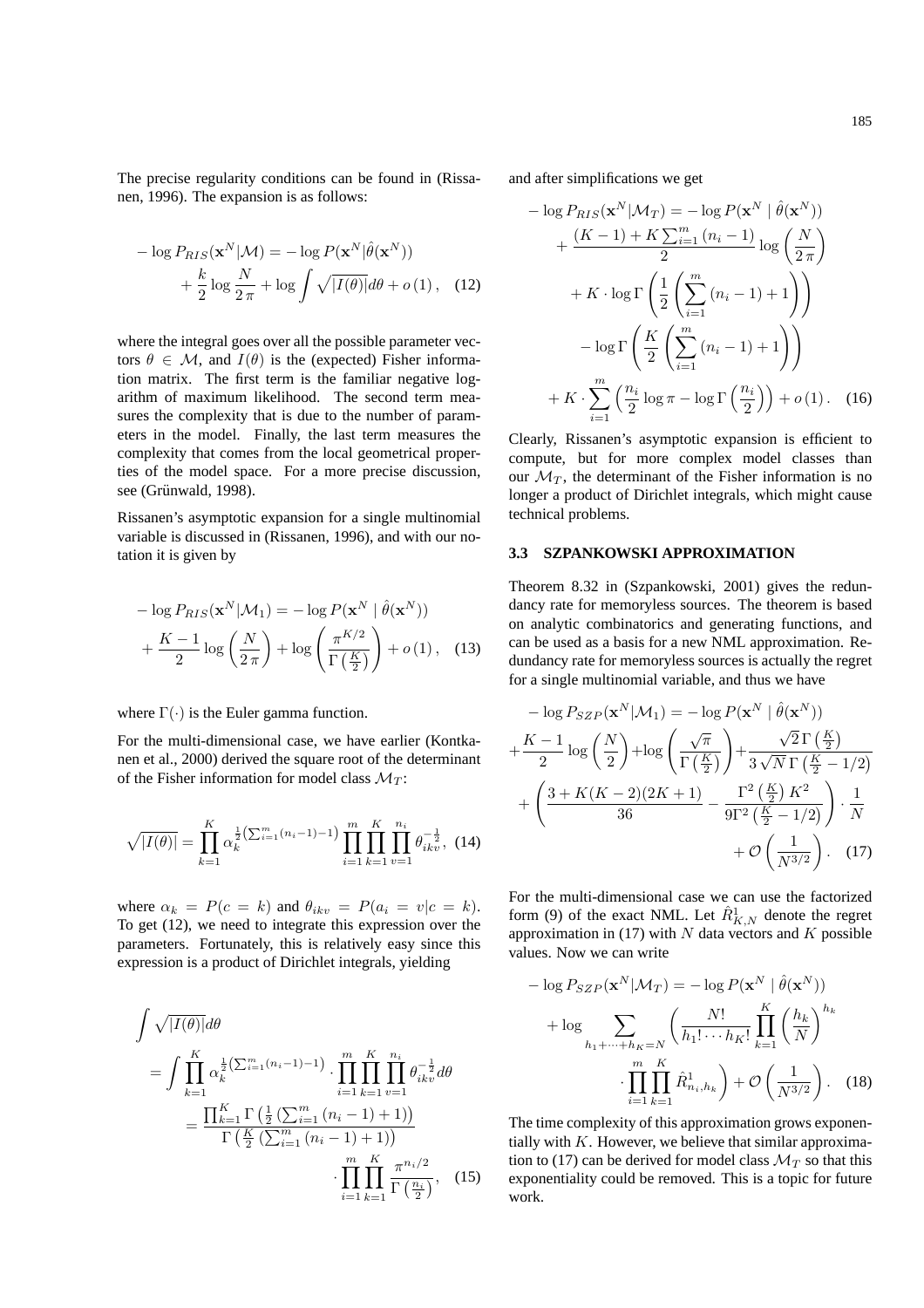## **4 EMPIRICAL RESULTS**

As noted in the previous section, since we are able to compute the exact NML for model classes discussed in this paper, we have a unique opportunity to test how accurate the NML approximations really are. The first thing to notice is that since all three approximations presented contain the maximum likelihood term, we can ignore it in the comparisons and concentrate on the (log-)regret. Notice that since the regret is constant given the model class (i.e., it does not depend on observed data), we avoid the problem of trying to choose representative and unbiased data sets for the experiments.

We conducted two sets of experiments corresponding to the single multinomial case and the multivariate model class  $\mathcal{M}_T$ . In the following, we will use the following abbreviations for the approximations:

- BIC: Bayesian information criteria presented in Section 3.1.
- RIS: Rissanen's asymptotic expansion presented in Section 3.2.
- SZP: Szpankowski-based approximation presented in Section 3.3.

We start with the one-dimensional case. Figures 1, 2 and 3 show the differences between the three approximations and the exact log-regret as a function of the data size  $N$  with a different  $K$ , i.e., with a different number of values for the single variable. Cases with  $K = 2$ ,  $K = 4$  and  $K = 9$  are shown.



Figure 1: NML approximation results with a single multinomial variable having 2 values.

From these figures we see that the SZP approximation is clearly the best of the three. Furthermore, it is remarkably accurate: just after a few vectors the error is practically zero. The second best approximation is RIS, which takes about 100 data vectors or so to converge to a level near zero.



Figure 2: NML approximation results with a single multinomial variable having 4 values.



Figure 3: NML approximation results with a single multinomial variable having 9 values.

However, unlike SZP approximation, the convergence of RIS seems to get slower with increasing K. From figures 2 and 3 we see that when the test setting becomes more complex (with  $K = 4$  and  $K = 9$ ), BIC starts to overestimate the regret, and thus favors too simple models.

For the multidimensional case we tested with several values for the number of variables  $m$ . The results were very similar, so we show here only the case with 30 variables and 2 or 4 values. The special (clustering) variable  $c$  was taken to be binary in all tests. The results are shown in Figures 4 and 5.

From the results we can conclude that the SZP approximation is the best and prominently accurate approximation also in the multivariate case. Furthermore, it converged only after few data vectors also in this more complex setting. Rissanen's asymptotic expansion works still reasonably well, but the converge is slower than in the single multinomial case. The BIC approximation overestimates the regret in both cases, and becomes very inaccurate in more complex cases (as can be seen in Figure 5).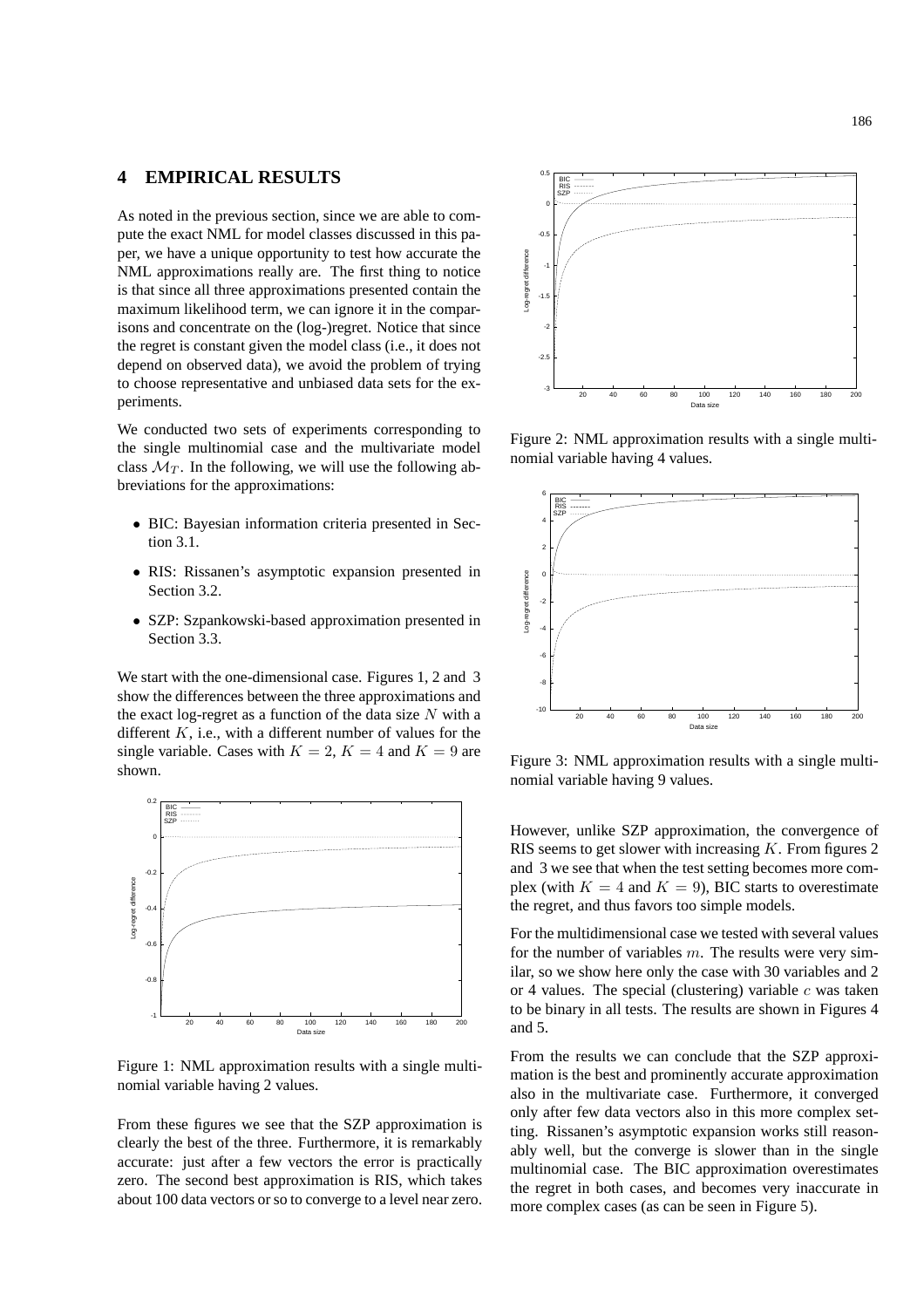

Figure 4: NML approximation results with 30 multinomial variables having 2 values.



Figure 5: NML approximation results with 30 multinomial variables having 4 values.

# **5 CONCLUSION AND FUTURE WORK**

In this article we have investigated how to compute the stochastic complexity both exactly and approximatively in an attempt to widen the application potential of the MDL principle. We showed that in the case of discrete data the exact form of SC can be computed for several important cases. Particularly interesting was the multi-dimensional model class case, which opens up several application possibilities for the MDL in problems like data clustering.

In addition to exact computation methods, we presented and instantiated three stochastic complexity approximations, and compared their accuracy. The most interesting and important observation was that the new approximation based on analytic combinatorics was significantly better than the older ones. It was also shown to be accurate already with very small sample sizes. Furthermore, the accuracy did not seem to get worse even for the more complex cases. This gives a clear indication that this approximation will also be useful for the cases where exact SC is not efficiently computable.

In the future, on the theoretical side, our goal is to extend the SZP approximation to more complex cases like general graphical models. Secondly, we will research supervised versions of SC, designed for supervised prediction tasks such as classification. On the application side, we have already conducted preliminary tests with MDL clustering by using proprietary real-world industrial data. The preliminary results are very encouraging: according to domain experts we have consulted, the clusterings found with MDL are much better than the ones found with traditional approaches. It is likely that the methods presented here can be used in several other application areas as well with similar success.

#### **Acknowledgments**

This research has been supported by the Academy of Finland.

#### **References**

- Barron, A., Rissanen, J., & Yu, B. (1998). The minimum description principle in coding and modeling. *IEEE Transactions on Information Theory*, *44*(6), 2743– 2760.
- Bernardo, J. (1997). Noninformative priors do not exist. *J. Statist. Planning and Inference*, *65*, 159–189.
- Bernardo, J., & Smith, A. (1994). *Bayesian theory.* John Wiley.
- Bleistein, N., & Handelsman, R. (1975). *Asymptotic expansions of integrals.* Holt, Rinehart and Winston.
- Chickering, D., & Heckerman, D. (1997). Efficient approximations for the marginal likelihood of Bayesian networks with hidden variables. *Machine Learning*, *29*(2/3), 181–212.
- Clarke, B., & Barron, A. (1990). Information-theoretic asymptotics of Bayes methods. *IEEE Transactions on Information Theory*, *36*(3), 453–471.
- Dom, B. (1995). *MDL estimation with small sample sizes including an application to the problem of segmenting binary strings using Bernoulli models*(Tech. Rep. No. RJ 9997 (89085)). IBM Research Division, Almaden Research Center.
- Dom, B. (1996). *MDL estimation for small sample sizes and its application to linear regression* (Tech. Rep. No. RJ 10030 (90526)). IBM Research Division, Almaden Research Center.
- Grünwald, P. (1998). *The minimum description length principle and reasoning under uncertainty.*